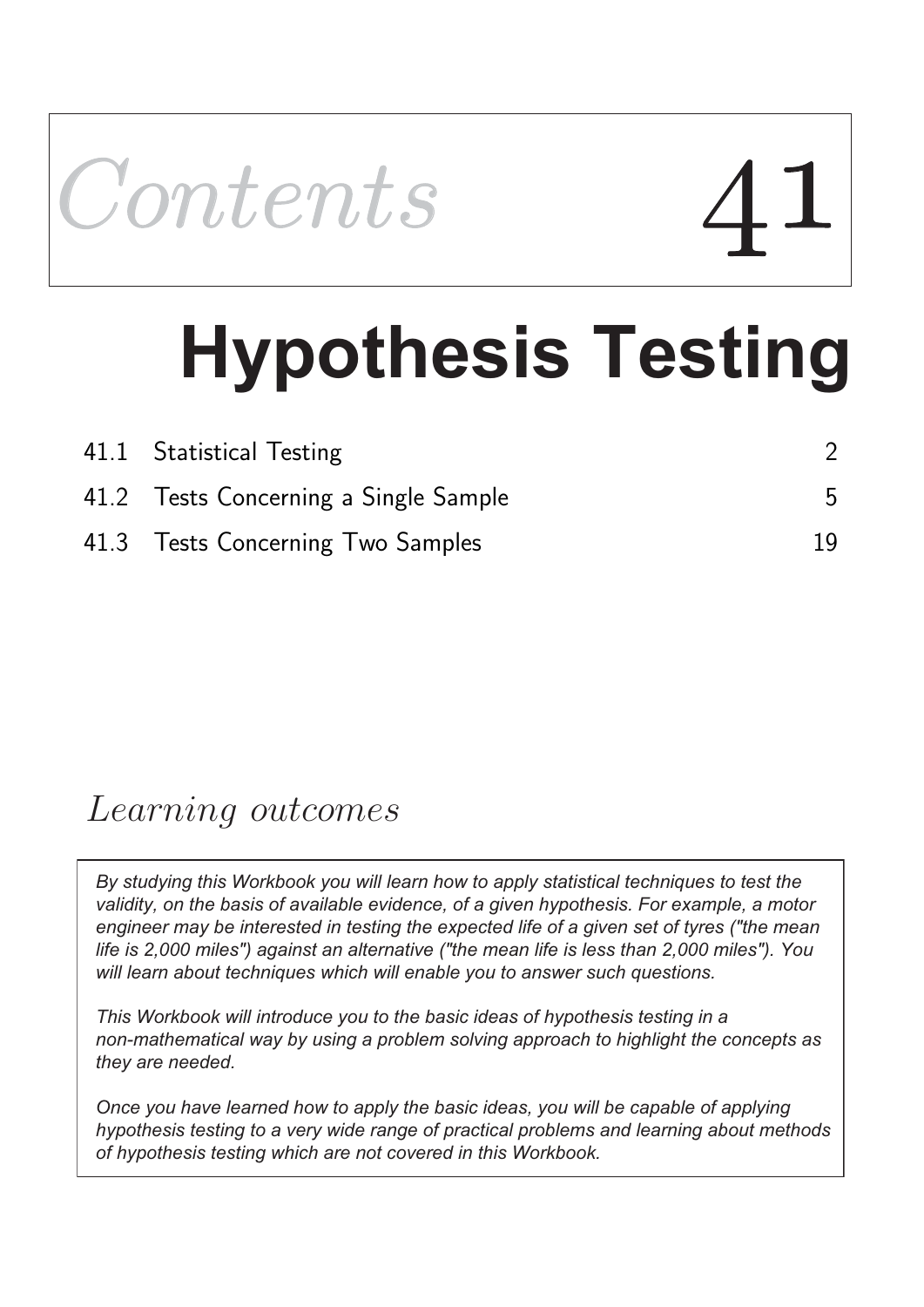# **Statistical Testing**





### **Introduction**

If you are applying statistics to practical problems in industry, you may find that much of your work is concerned with making decisions concerning populations and population parameters on the basis of available evidence. For example you may be asked to decide whether one production process is preferable to another or whether to repair or continue to use a machine that is producing a certain proportion of defective components. In order to make such decisions, you will find that you have to make certain assumptions which will determine the statistical tools that you may legitimately use. Any assumptions made may or may not be true but you must always be sure of your grounds for using a given statistical tool. Effectively you will find that you will be asked to decide which of two statements, each called an hypothesis, is the more likely to be true. Note the choice of words. You should be clear from the outset that the statistical tools you will study here will not allow you to prove anything, but they will allow you to measure the strength of the evidence against the hypothesis.

|                                                                 | • understand the term 'sample'                                                                                                                               |
|-----------------------------------------------------------------|--------------------------------------------------------------------------------------------------------------------------------------------------------------|
| Prerequisites<br>Before starting this Section you should        | • be able to differentiate between statements<br>which are a matter of opinion and those<br>which are of a numerical nature and as such<br>can be challenged |
|                                                                 | • understand what is meant by the terms<br>hypothesis and hypothesis testing                                                                                 |
|                                                                 | • understand the what is meant by the terms<br>one-tailed test and two-tailed test                                                                           |
| <b>Learning Outcomes</b><br>On completion you should be able to | • understand what is meant by the terms type I<br>error and type II error                                                                                    |
|                                                                 | • understand the term level of significance                                                                                                                  |
|                                                                 | • apply a variety of statistical tests to problems<br>based in engineering                                                                                   |
|                                                                 |                                                                                                                                                              |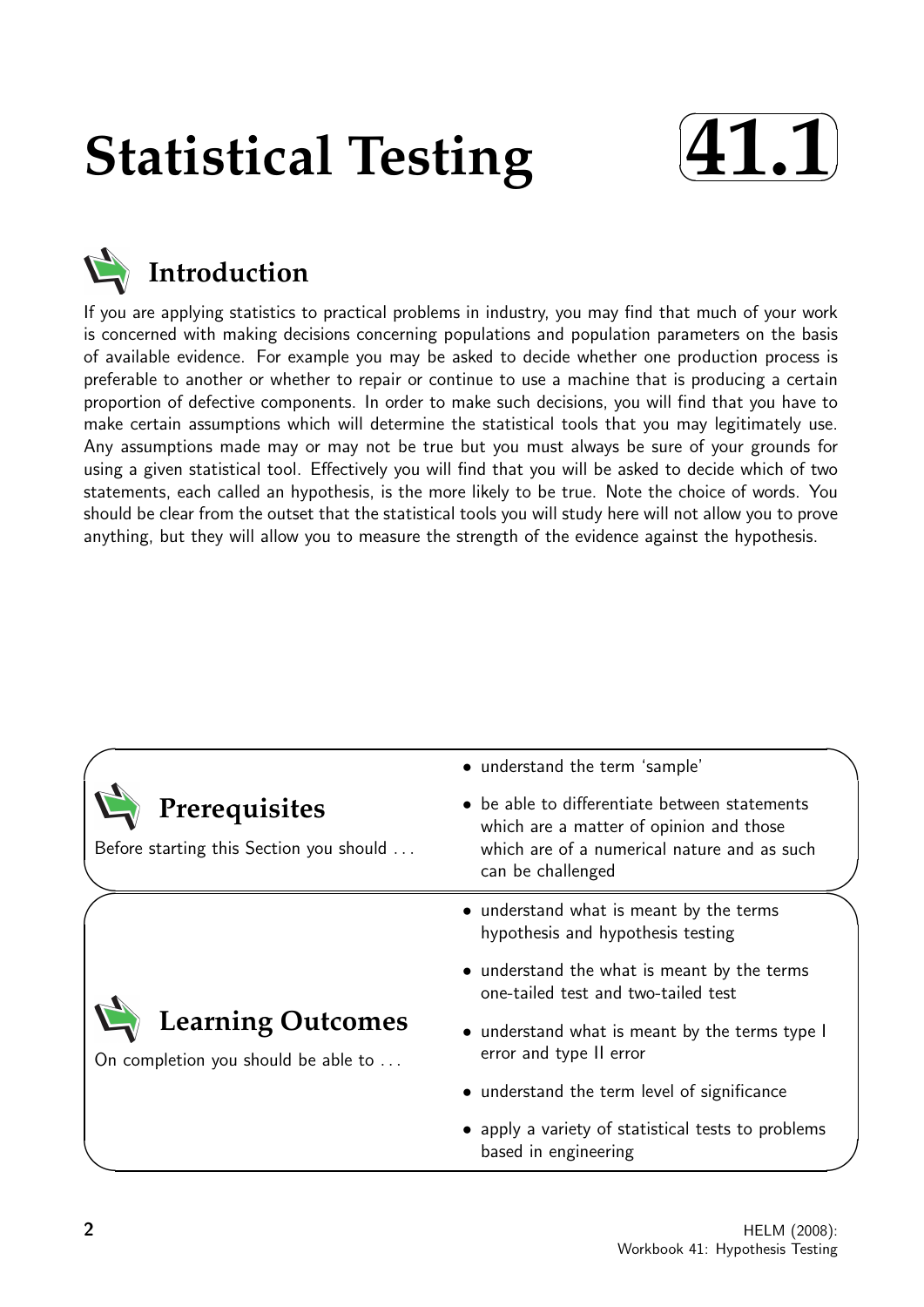

#### **1. Types of statements**

Almost every time we read a magazine or newspaper we see claims made by manufacturers about their products. Such claims can take many forms, they may for example be subjective:

'Luxcar, makers of the best luxury cars'

'Burnol, the finest fuel you can buy'

'ConstructAll, designers of beautiful buildings'

Such claims do not need to be backed up by facts and figures, they are a matter of opinion.

Many claims do contain information which is open to question and can be investigated statistically:

'the expected life of these tyres is 20,000 miles'

'on average, low energy light bulbs can be expected to last at least 8000 hours'

'average bottle contents 330 ml.'

The validity of claims which contain information of a numerical nature can often be investigated by taking random samples of the objects or quantities in question and investigating the likelihood that a statement or hypothesis concerning them is true.

As stated in the introduction, it should be noted that hypothesis testing can never prove that a statement is either true or false, it can only give a measure of the truth or otherwise of a given statement. Statements which are investigated statistically are normally called hypotheses and we usually try to establish a pair of hypotheses, called a null hypothesis and an alternative hypothesis and then investigate how the evidence that we have supports one hypothesis more than the other. For example, a demolition engineer might be interested in the burn rate of fuses connected to explosive devices and on the basis of experience hypothesize that the mean burn rate (say  $\mu$ ) is 600 mm/sec. A colleague may disagree and claim that the mean burn rate is greater than 600 mm/sec.

We can describe this situation by setting up the null hypothesis:

 $H_0: \mu = 600$ 

and test this against the alternative hypothesis:

 $H_1$ :  $\mu > 600$